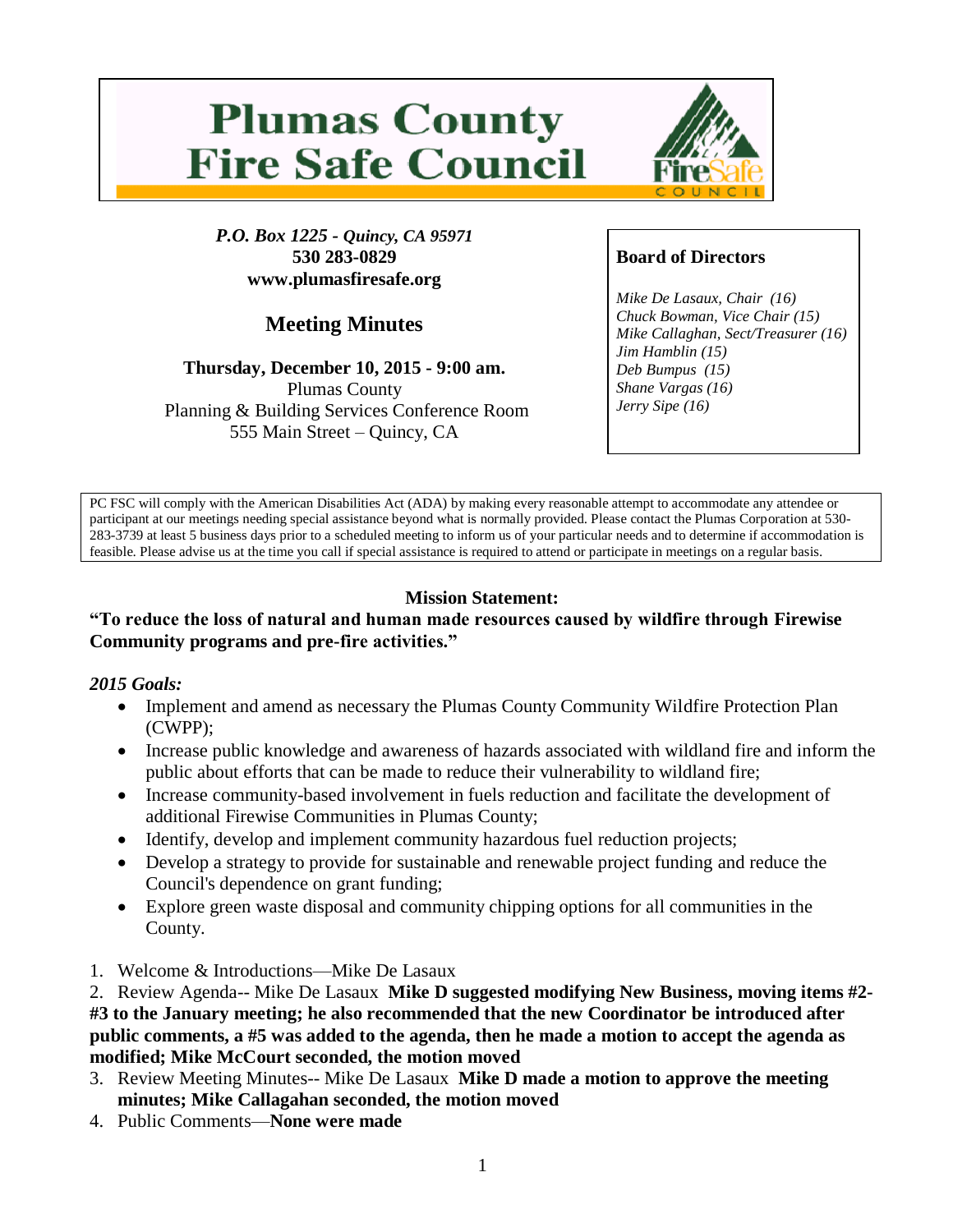**5. Introduction of the next Council Coordinator—Mike D discussed the search for a new Coordinator to replace Nils. Interviews were conducted on December 7 and a candidate was selected by the hiring committee. Mike then introduced Bill Chapman who was in attendance at the meeting.**

#### **New Business**

- 1. Nominating Committee for Board of Directors whose terms are expiring –Mike De Lasaux **Mike D opened a discussion on the expiring terms of sitting Board members. Mike inquired with those Board members that were present regarding their intention to either remain on the board for another term, or to resign from the Board.** 
	- **a. Chuck Bowman stated that he intended to continue**
	- **b. Deb Bumpus was not present**
	- **c. Jim Hamblin stated that he intended to continue**
	- **d. Don Gasser volunteered to sit on the Board**

2. Board of Director Nominations **This items was struck from the agenda and will be addressed during the January meeting**

3. Board of Directors Officer Nominations **This items was struck from the agenda and will be addressed during the January meeting**

4. Board resolution supporting SRA proposals—**Nils had not prepared a resolution form before the meeting. Upon review of the SRA Grant Guidelines, it has been determined that a resolution from the Board is only required when entering into a grant agreement with CAL FIRE if the proposal has been approved.**

5. Landowner agreement section 4.8 discussion—**Nils added this item to the agenda due to internal dialogue that was occurring regarding the modification of a particular section of the contract between Landowners and the PCFSC/Plumas Corporation. Plumas Corporation is in the process of finalizing and sending out these contracts to landowners that are participating in the SRAfunded American Valley Project. The reason that this subject is a matter of discussion is because the existing PC FSC policy is that landowners must contribute \$250/acre as in-kind funds. The Council approved to waive these fees on a case by case basis depending on the funding source, thus the Plumas Corporation had to modify their Landowner contract for the American Valley Project. A subcommittee consisting of Chuck Bowman, Mike Callagahan and Mike McCourt volunteered to review the existing contract and consider potential modifications.** 

#### **Updates**

- 1. Discussion of potential PC FSC funding sources, upcoming opportunities--Nils Lunder, Mike De Lasaux
	- a. SRA Prioritization Discussion—**Nils provided an update to the group on progress of the SRA proposals.**
		- i. Mohawk Vista HFR—**Nils let the group know that with a \$100K cap on proposals, that we will be able to treat ~40 acres in Mohawk Vista, thus Nils is working to incorporate either CAL FIRE Antelope Camp crews or California Conservation Corps crews to help stretch grant funds and treat more acres. Shane Vargas of CAL FIRE recommended that Nils contacts Jim Barry, Division Chief of the Antelope Camp before a proposal is submitted.**
		- ii. Coordination and Education—**Nils asked the group for direction regarding the development of a proposal for SRA funds for Coordination and Education. The Grant Guidelines state that funds will not be allocated to cover**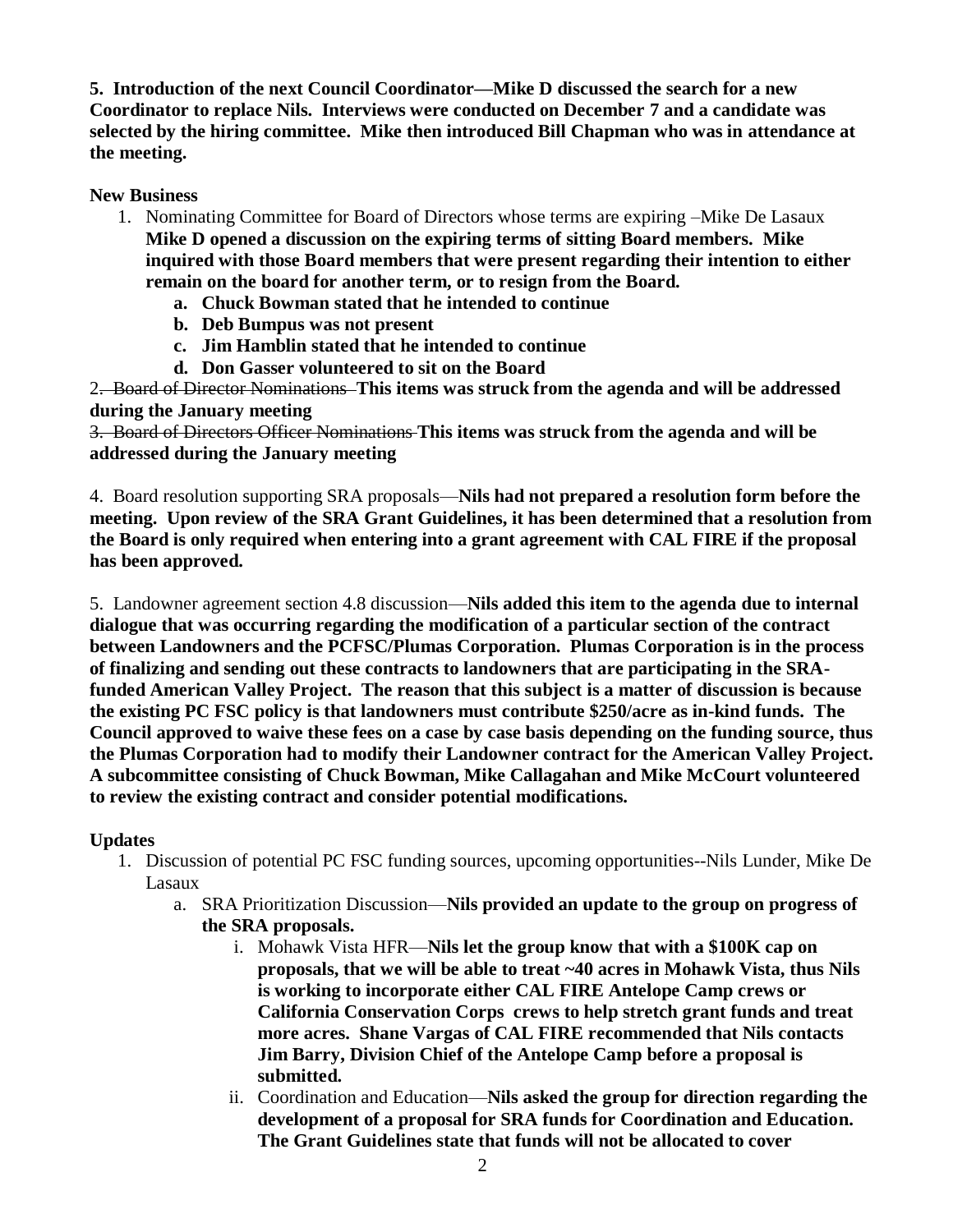**administrative costs and Nils felt that requesting funds to support the Coordinator would not be competitive. Nils did not receive a specific direction on how to proceed, so it was decided that the PC FSC would not develop a proposal for Coordination and Education for this round.**

- iii. Senior Disabled HFR—**the proposal is complete and with some final edits it will be ready to submit.**
- b. Sierra Nevada Conservancy, March deadline (Plumas Eureka Estates? Boyles Ravine?)—**Nils and Mike D spoke about the Prop 1 funding that is available through the Sierra Nevada Conservancy. The next round of requests for proposals is due in March and the PC FSC may develop proposals for fuel reduction planning and coordination.**
- 2. Status update of Current Grants– Nils Lunder
	- A. 252–Stevens 2010- In-kind, C Road--**Work has been completed, even though the PC FSC was not able to engage with Union Pacific Rail Road on this project, a relationship has been developed with their regional vegetation manager and she hopes to become more engaged with the PC FSC.**
	- B. 256—Title III, PC FSC Council Coordination 2015–2016--
	- C. 257A—Title II Resource Advisory Committee, Cutler Meadows—**A signed Decision Memo is waiting for Nils at the Mt Hough RD, Nils will be meeting with Nick Bunch after the meeting to pick up the documents and move this project along.**
	- D. 257C--Sierra Nevada Conservancy, La Porte Road—**Remaining piles will be burned ASAP, weather permitting (as of December 20, all piles were burned and the forester recommended that the project has been completed).**
	- E. 257D—La Porte Road In Kind Funds—**These funds will cover cost overruns on the Cutler Meadows Project and/or the SNC 257C**
	- F. 258--Stevens 2011– 200 acres of Soper lands (Lee Summit, East Quincy)-- **Mastication is under way at Lee Summit**
	- G. 259—Stevens 2012, Burlington Northern, Graeagle Land and Water
		- **a. Nils reported that he facilitated a meeting with Danielle Bradfield, Jim Wilcox and Dan West to develop an action plan for the Barry Creek portion of this project. Funds will be used to pay for hauling of chips to an outlet for biomass. Also, some funds may be used to do thinning of non-merchantable timber in project area.**
		- **b. Soper will be masticating in East Quincy pending a signed Decision Memo**
		- **c. Burlington Northern Santa Fe, CAL Trans Right of Way clearance as well as some private residential properties. Nils has been in contact with BNSF and CAL TRANS. Next step will be to hire a Registered Professional Forester to develop the project and the materials required to develop a Decision Memo. Once the DM has been signed, then and encroachment permit will be issued to the PC FSC for work on the CAL TRANS ROW.**
	- H. 260--Stevens 2014, West Quincy Highway— **Planning, mapping, and laying out will be occurring in order to complete Decision Memo.**
	- I. 261— Title II Resource Advisory Committee, Indian Valley—**Funds have been extended until June 2016, landowners have requested assistance, new Coordinator will develop a project to expend funds before the deadline.**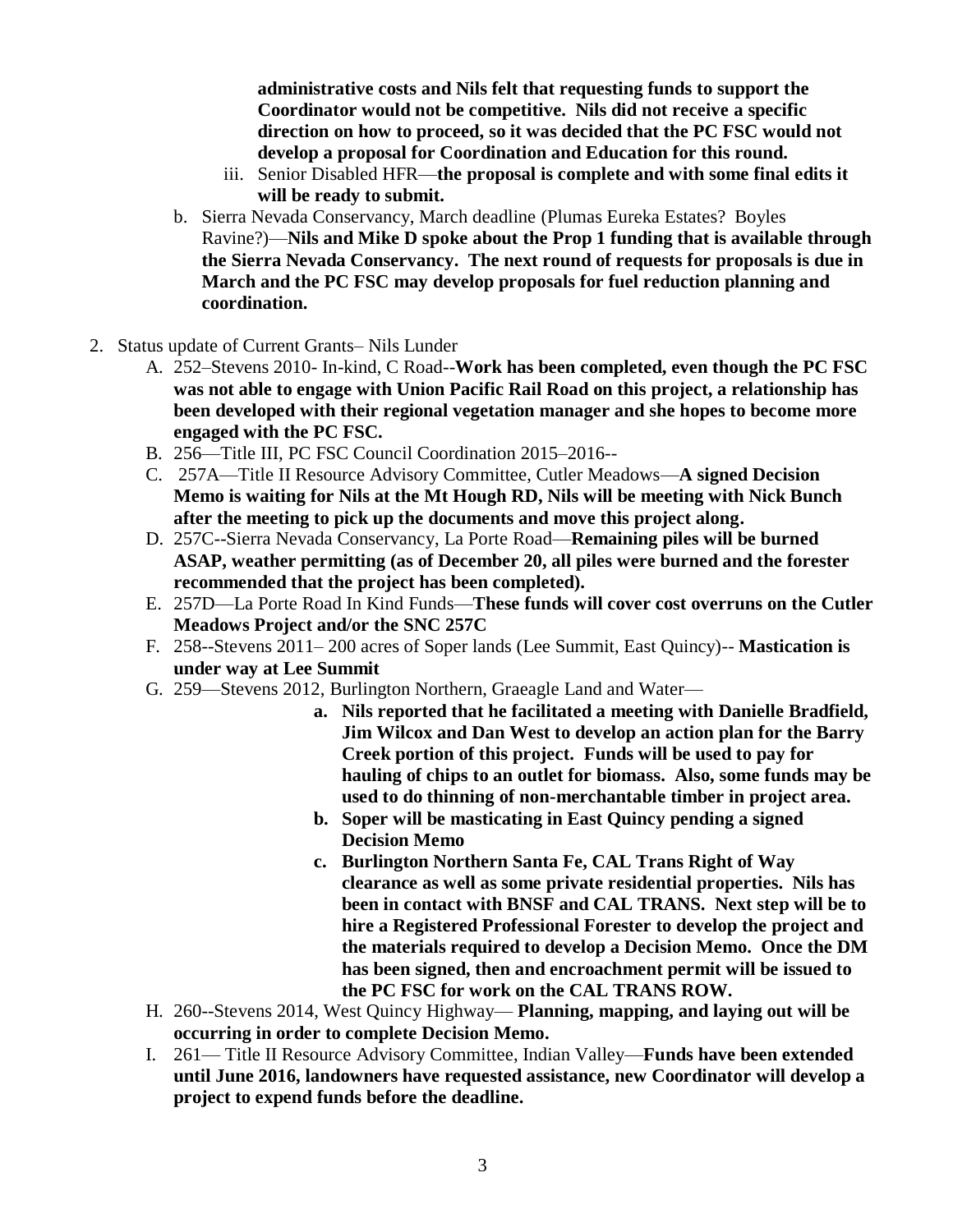- **a.** Landowner In Kind Funds—**These will be used to cover costs associated with providing fuel treatments to landowners in the Indian Valley Area**
- J. 262—Title II Resource Advisory Committee, Feather River Stewardship Coalition— **Rachael Norton provided an update on the progress of the group, at their last meeting the group adopted their charter, chose a logo. They will be assisting with the upcoming forest plan revision; developing landscape scale strategies for HFR work with all willing landowners.**

K 263-- Title II Resource Advisory Committee, Senior/Disabled Defensible Space Assistance**— These funds are available to provide assistance to participating landowners in 2016, however, the funds are not sufficient to continue the project and additional funds will be required in order to sustain the program into the future.**

L. 265– Title III, Greenhorn CSD -Firewise Communities USA & CWPP Development—**Nils is working on final CWPP, he will be attending the CSD board meeting on December 17 to provide an update on the project and acquire a signature from their Board. The PC FSC will help the CSD to hire a RPF to file <3 ac exemption to remove trees to improve community burn pile.**

N. 271—State Responsibility Area Fee-funded American Valley Project—**Landowner contracts are being sent out, once they have been returned to the PC FSC then a bid prospectus can be developed and a pre bid tour can be arranged.**

- 3. Plumas County OES update- **Ongoing collaboration with PC FSC in support of Firewise Communities/CWPPs**
- 4. Plumas County green waste disposal update-**John Kolb, the pile of greenwaste at the Chester Dump has been burned. The Emergency greenwaste collection facility adjacent to the Chester Airport has been processed; materials have been spread to a depth of approximately 16" on the site. The Quincy Air Curtain Burner site has been closed for the winter. The greenwaste disposal site in Portola has been shut down and will have to be relocated; there is a site in Delleker that is being analyzed for future disposal of greenwaste.**
- 5. CAL FIRE Update-**Scott Rosikewicz reported on CFIP staff, they will be hiring 5, term positions across the State. Three foresters will be stationed throughout Northern California, two will be stationed in Southern California.**
- **6.** USFS Hazardous Fuel Reduction Update**- Ryan Bauer reported that there has been under burning occurring in the following areas: Keddie/Empire, Jenkins, Engles, Jackson, these treatments have covered approximately 700 acres. They have burned approximately 1,200 acres of piles on the PNF. The total acres treated in 2015 are approximately 12,500. Also, the USFS PNF is conducting planning efforts in the Butterfly Twain area, Lakes Basin and Forbestown.**
- **7. Northern Sierra Air Quality Management District update-Julie Ruiz reported that we are currently in a no burn situation in the Thompson and American Valleys. Additionally, she reported that her district recently was awarded \$2.4 grant from the EPA for a woodstove change out project in the Portola and Mohwak Valley area. This project is an attempt to improve air quality in those areas.**
- **8.** Other HFR updates-**Nils summarized updates on the his networking with important partners including Union Pacific Rail Road ("Any vegetation control work plans bordering, neighboring or existing on our ROW, Union Pacific is willing to partner on projects for fire safety. In speaking with company executives about the Governor's orders, they have informed me we can make exceptions to the insurance requirements on a case by case basis as we need to."). Burlington Northern Santa Fe Rail Road ("If you have funding, we support work on our ROW, we will provide safety crews"), CAL TRANS ("As long as you follow our guidelines and**